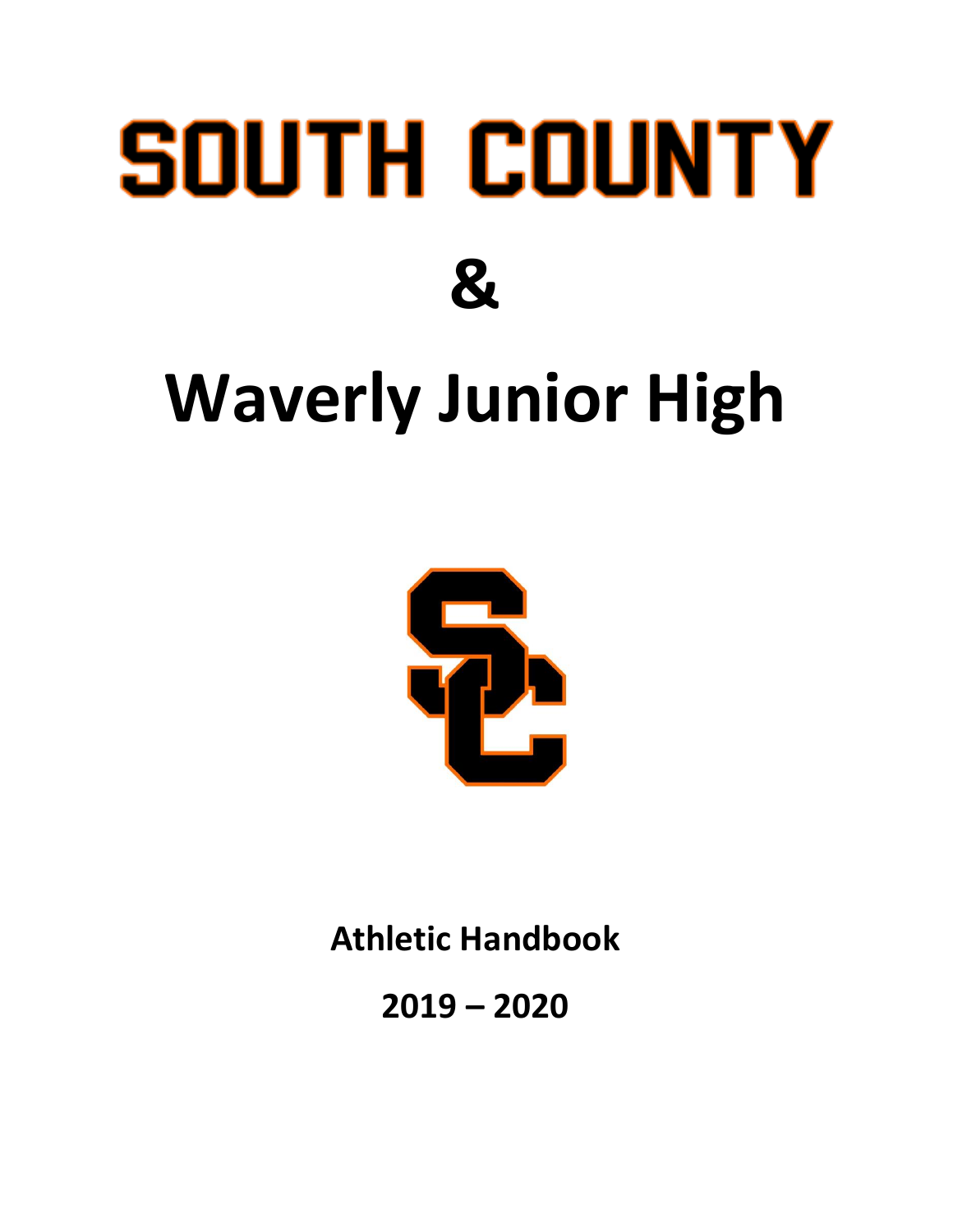# **PURPOSE**

The purpose of the South County Vipers Athletic Handbook is to provide the athletes, cheerleaders, and their parents and coaches with all the information they will need concerning athletic programs, eligibility, training rules, discipline, practice schedules, etc.

#### **PHILOSOPHY**

Franklin and Waverly High Schools believe that an Interscholastic Athletic Program should provide opportunities for students to develop their talents in a well-organized manner under the guidance of the Athletic Director and the Coaches. Therefore, the following goals are set forth:

- **•** To give public witness to Franklin and Waverly High School's belief in the development of the whole person—spirit, mind and body—by competing with a full positive effort, self-control, and exemplary conduct.
- **•** To supplement our Academic Program by providing for the development of physical skills and personal character.
- **•** To provide an opportunity for students to learn the value of hard work, discipline, selfsacrifice, and teamwork.
- **•** To manage an Athletic Program in accordance within the letter and spirit of the rules and regulations of Franklin High School, Waverly High School, the Illinois High School Association, and other athletic associations to which we belong.
- **•** To achieve these goals, the student athletes, coaches, and administrators will work together to abide by the regulations of Franklin and Waverly High School's Philosophy. By adhering to high ethical standards, we will maintain the best possible climate for personal growth, spirited competition, and loyal community support.

# **RESPONSIBILITES OF ATHLETIC DIRECTORS**

- **•** Organize and administer the overall program of extra-curricular athletics for the school district at the level for which they are assigned.
- **•** Provide input in the selection, assignment, and evaluation of coaches when asked.
- **•** Foster good school-community relations by keeping the community aware of and responsive to the athletic programs.
- **•** Organize and schedule all interscholastic athletic events
- **•** Hire officials, as required, according to the event
- **•** Arrange transportation for athletic contest
- **•** Requisition program supplies
- **•** Arrange for visiting teams needs while visiting South County events
- **•** Plan and supervises recognition programs for athletes and their teams
- **•** Show an active interest in all athletic events offered by the school
- **•** Makes sure all eligibility rules are being followed properly
- **•** Sees that playing fields/floors are ready for each competition
- **•** Sees that all awards are ordered and helps coaching staff to administer the awards
- **•** Schedules district facilities in a fair and equitable manner
- **•** Sees that athletic and academic eligibility are administered properly
- **•** Calls meeting with staff when necessary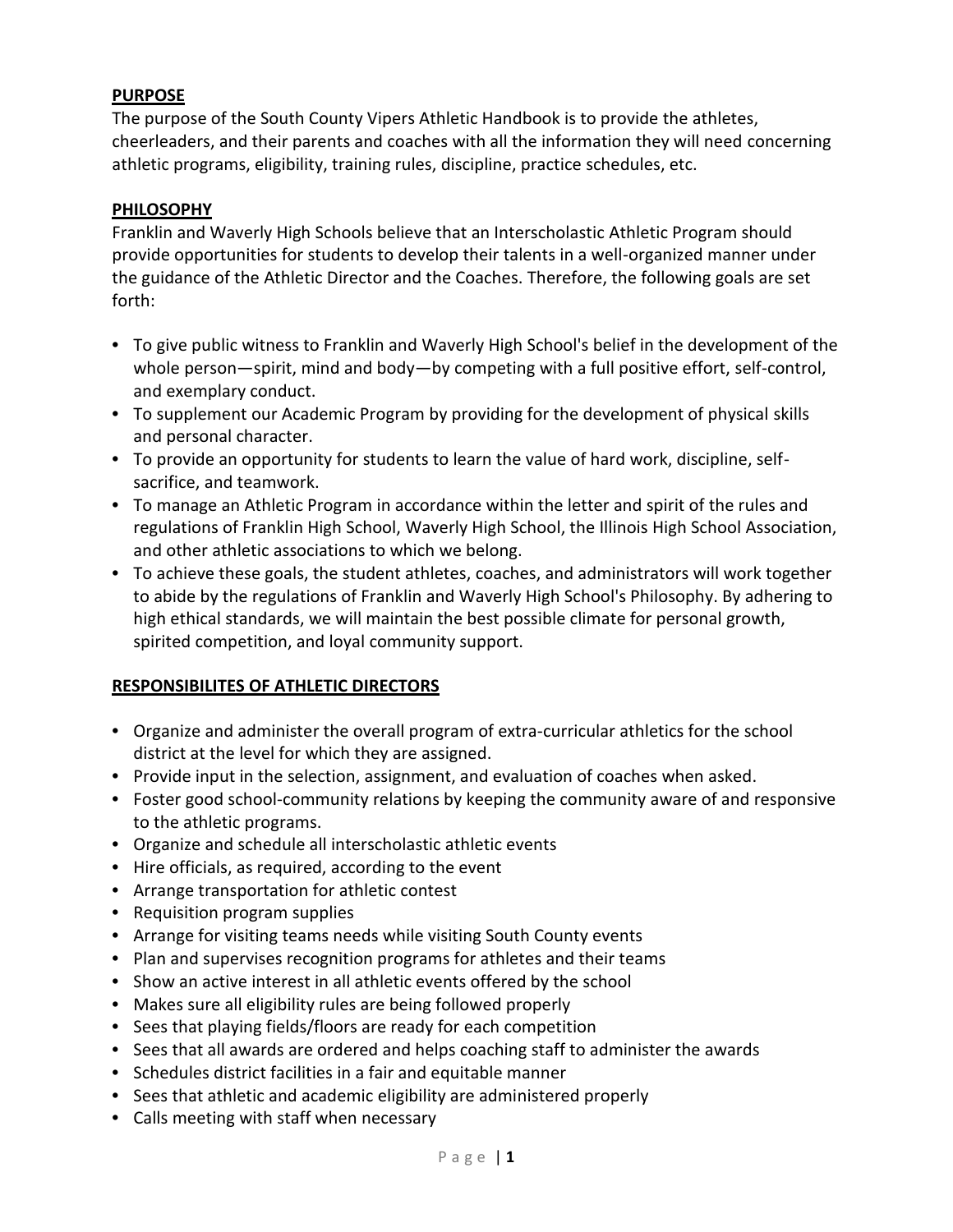- **•** Works with Administration in case of cancellation or rescheduling of events
- **•** Prepares and distributes all athletic schedules
- **•** Works with all coaches in the coordination of programs through all grade levels
- **•** Assists the principal and Board of education in resolving conflicts that may arise in sports
- **•** Performs other duties as may be required by the administration or Board of Education of the two schools

#### **RESPONSIBILITIES OF COACHES**

- **•** Is responsible for the overall supervision of their program
- **•** Is responsible for assuring that the rules and regulations of the IHSA/IESA and the conferences that they are in are abided by at all times.
- **•** Is responsible for direct supervision of all athletes on their team
- **•** Is responsible for attending an IHSA rule interpretation meeting for their sport as well as all other meetings concerning their sport or team.
- **•** Is responsible for planning and scheduling a regular program of practice when in season
- **•** Must work closely with the Athletic Director in scheduling interscholastic contest
- **•** Is responsible for submitting budget request for the sport
- **•** Maintains necessary attendance forms, insurance records, accident reports, and similar paperwork
- **•** Must oversee the safety conditions of the facility or playing area when their athletes are present
- **•** Enforce discipline and sportsmanship behaviors at all times, and establish and oversee penalties for infractions of standards by individual athletes
- **•** Conducts themselves in a professional and positive manner at all times
- **•** Keeps and up-to-date and accurate inventory record of all equipment, supplies, and uniforms for their sport
- **•** Fills out an accident report in a timely manner and reports it to the Athletic Director and school administration, and the parents of the injured athlete
- **•** Contacts all local media with contest results immediately following each home contest and in some cases away contest as well as all team and individual stats as requested by media for weekly reports and coverage.
- **•** Must inform players and parents of practices times, bus departure times, games times, and return home times when at all possible
- **•** Provide a copy of the individual coach's team rules to the Athletic Director and building administrator prior to the start of the season and the parent meeting
- **•** Is responsible for conducting a Mandatory parent meeting before the first practice or soon after
- **•** Is responsible for securing the proper personnel for their sports contest. I.e. scorekeeper, clock keeper, starter, timer, announcer, etc.
- **•** Is the last person to leave the facility following practices, contest, and all other events scheduled pertaining to their sport (exception Custodians). Coaches must see that lights are turned off, the facility secured, and area returned too normal.
- **•** Must keep an up-to-date eligibility list
- **•** Must ride team bus to and from all contests unless prior permission is granted by administration. Coaches must take whatever reasonable steps necessary to control athletes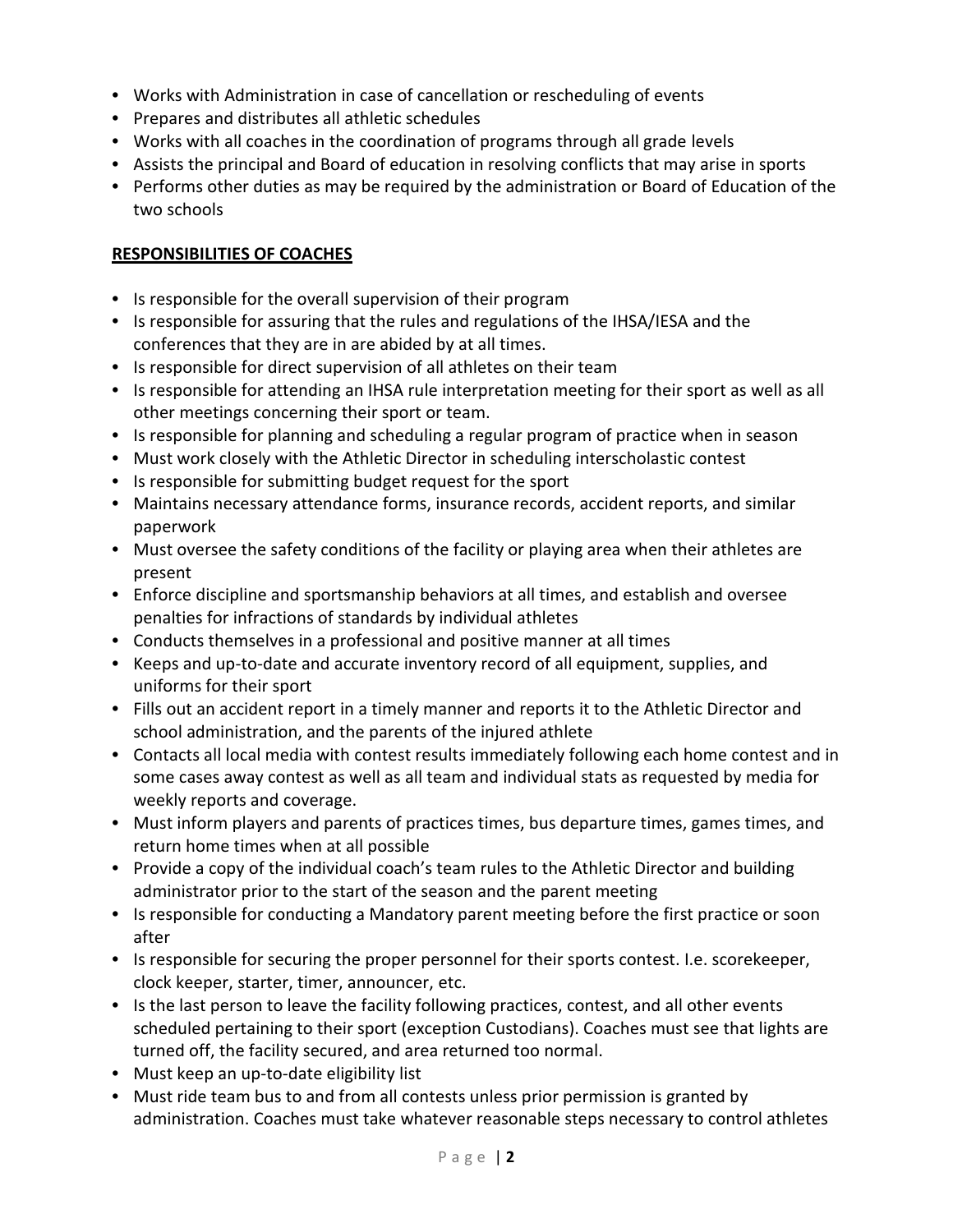on bus rides

- **•** Perform other duties as may be requested by the administration or the Board of Education
- **•** Is responsible for turning athletic award winners into the Athletic Director prior to the awards night
- **•** Is responsible for submitting a typed roster to the Athletic Director as soon as the team is selected, with all other important team information

#### **STUDENT/ATHLETE RESPONSIBILITIES**

Students are to be reminded that participation in South County Viper athletics is a privilege that includes responsibilities to the school, the team, the community, and to the athletes themselves. In play and in conduct, student athletes represent all these groups. Expectations include:

- **•** Exemplary moral conduct on and off the field
- **•** Enthusiasm for self, team, sport, other programs, and the school
- **•** Confidence in self, team, and coaching staff
- **•** Commitment to academics, athletics and the overall school community
- **•** Good Sportsmanship, which includes fair play and courteous treatment of teammates, opponents, and officials, while representing the school and community in a respectful manner.
- **•** Athletes are required to attend all practices and contest
- **•** Treat with respect all equipment, supplies, and uniforms of the Waverly school district
- **•** Ride to and from all contests on the team bus unless prior permission has been granted and other arrangements made with the coach and/or administration.
- **•** Communicate with the coaching staff any problems or concerns along with injuries that the athlete may be experiencing
- **•** Be incompliance with all team, school, conference, and IHSA rules and regulations

# **SPORTS AVAILABLE**

The following interscholastic sports are offered to the students of Franklin and Waverly High School under the co-op name South County Vipers: Boys and Girls Cross Country, Boys and Girls Basketball, Volleyball, Boys and Girls Golf, Boys and Girls Track and Field and Cheerleading. Through cooperative agreements with New Berlin High School students may participate in Football, Baseball, and Softball. Students participating in Co-Op sports will be governed by the athletic procedures and rules, of their home school.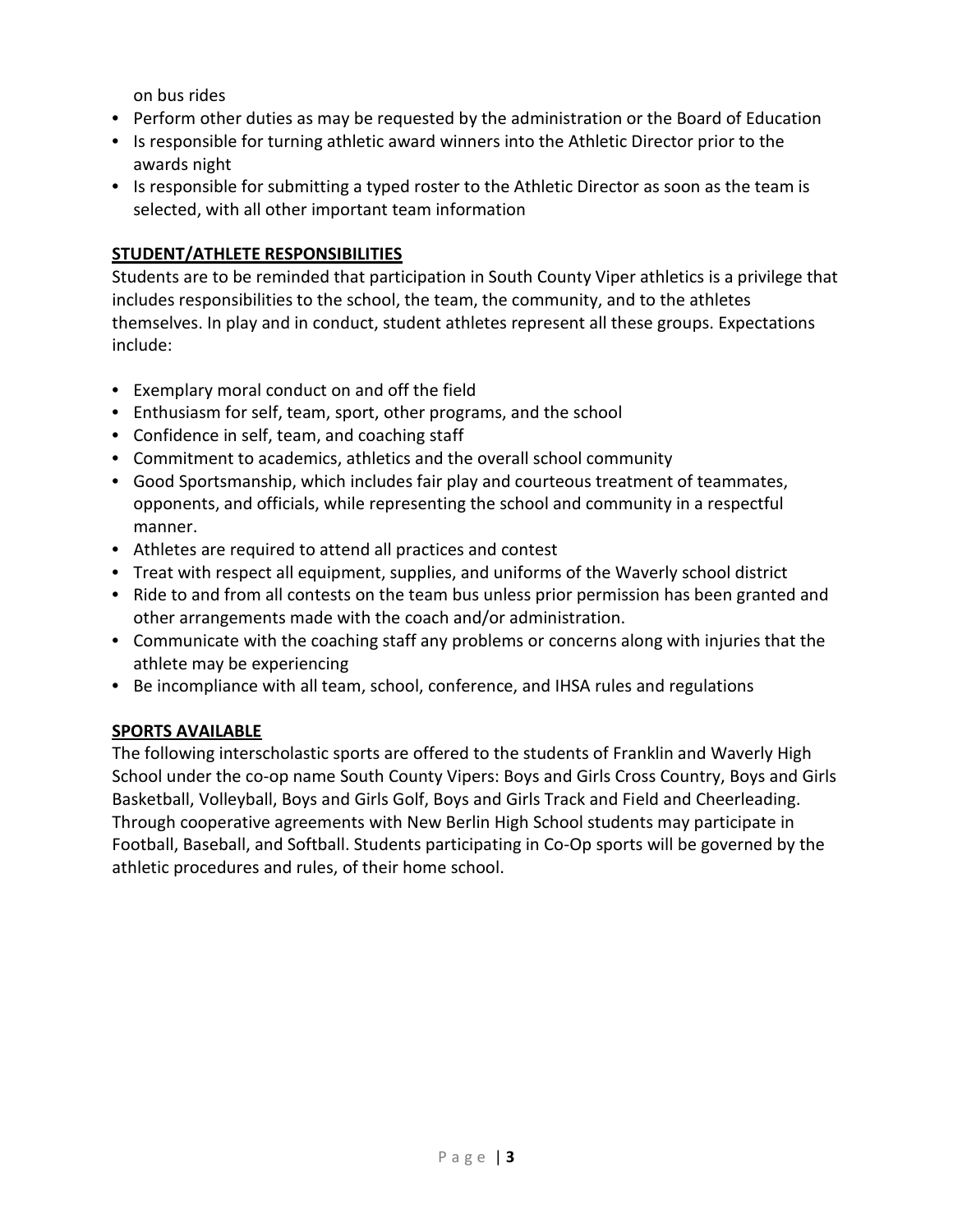# **CHAIN OF COMMAND**

Franklin and Waverly High Schools asks that anyone who wishes to discuss a point of concern should use the following chain of command in an attempt to resolve the concern peacefully or to have your questions answered. It is believed that all concerns can be resolved at the earliest possible level with all parties involved by following this procedure.

- **1.** Coach of the sport
- **2.** Athletic Director
- **3.** Principal
- **4.** Superintendent
- **5.** Board of Education

#### **REQUIREMENTS FOR PARTICIPATION**

Before a student may participate in athletics he/she must:

- **1.** Be in compliance with all rules and regulations contained in the athletic or student handbooks.
- **2.** Meet any requirements as set forth by the IHSA.
- **3.** Have a recent physical examination by a doctor. The appropriate form must be turned into the office. A physical is good for one year from the date on the physical.
- **4.** Pay the participation fee within one week after the first practice.
- **5.** Sign a form stating that they have received and read the Athletic Handbook.
- **6.** Submit a copy of their birth certificate or hospital record to the office.

#### **PARTICIPATION FEE**

#### **Jr/Sr High School**

| <b>Boys Basketball</b>  | \$20.00 |
|-------------------------|---------|
| <b>Girls Basketball</b> | \$20.00 |
| <b>Cross Country</b>    | \$20.00 |
| Volleyball              | \$20.00 |
| Cheerleading            | \$20.00 |
| Track & Field           | \$20.00 |
| Golf                    | \$20.00 |

# **Season Passes**

| <b>FREE</b>                 |
|-----------------------------|
| \$50.00/year                |
| \$100.00/year               |
| \$25.00                     |
| Senior Citizen Pass \$25.00 |
|                             |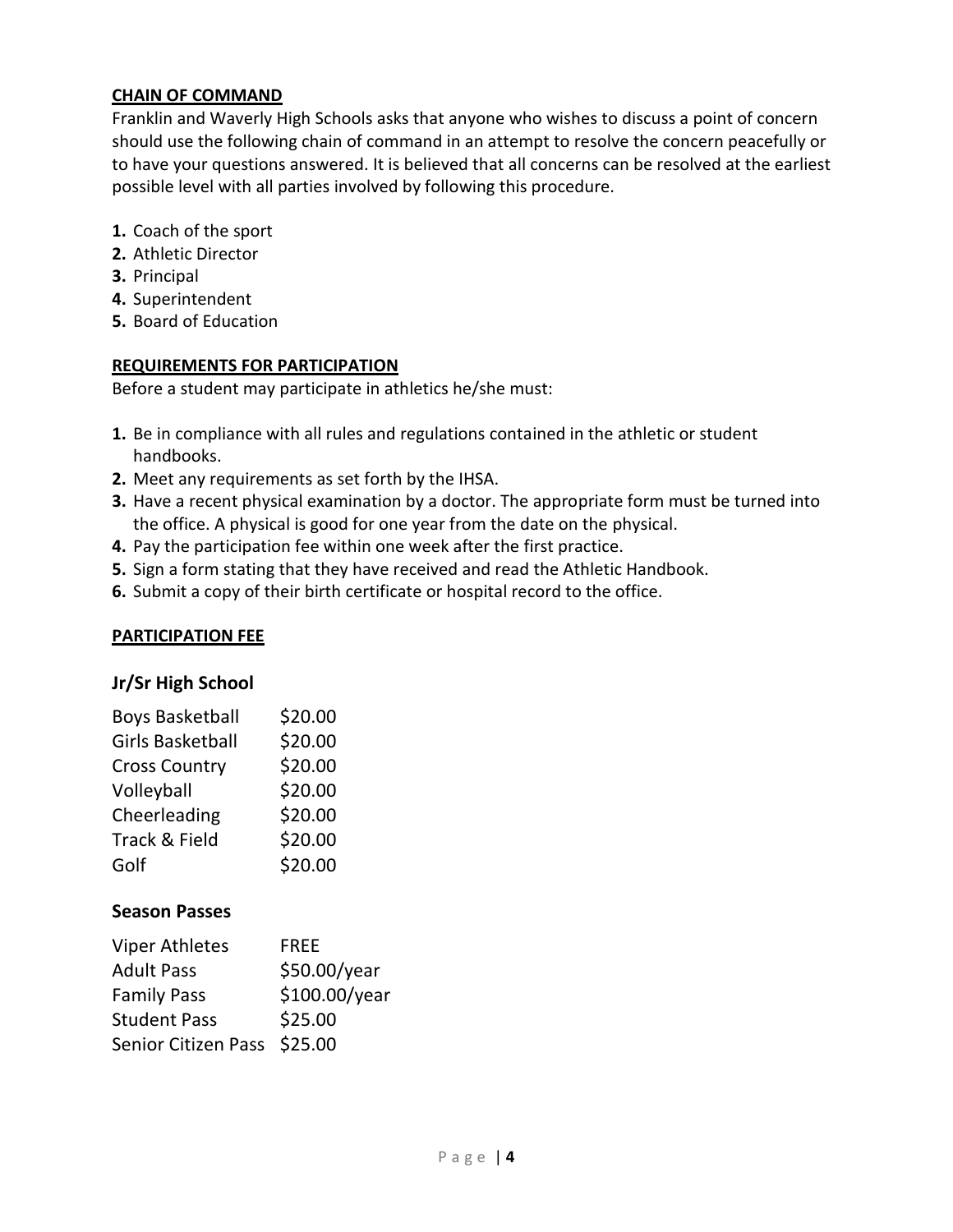#### **AFFILIATIONS**

The South County Vipers are members of the MSM Conference and the Illinois High School Association.

#### **Club Sports**

Athletes may NOT participate in or on club sports or leagues during the same sports season based on IHSA rules

#### **ELIGIBILITY SYSTEM**

All students must be academically eligible in order to participate in extra-curricular activities. This includes athletics, drama, and music events, club-sponsored activities, school social events, work passes, and cooperative vocational education training, as well as any other schoolsponsored events. Exceptions are made for graduation and related activities, cheerleading tryouts, play auditions, awards banquets, Jr. Sr. Prom, and assemblies/events approved in advance by the principal.

**Eligibility:** Students must be academically eligible in all subjects in order to participate in athletics. **Eligibility is based on academic standing for the semester** and a student cannot be ineligible in a class until the class has met a minimum of 4 times. Teachers are required to submit their ineligible list to the office by 8:10AM on Friday (or the last school day of the week). Eligibility will be posted on Friday and be in effect Monday through Saturday of the next week. Once a student is classified as being ineligible, **this classification remains until a new list is submitted.** Students are responsible for checking the eligibility each week and repeated ineligibility during the sport season could result in dismissal from the team. **Students are responsible for checking eligibility each week.**

# **ATTENDANCE AT SCHOOL**

To participate in any athletic contest, the student must be in attendance at school for the entire 4<sup>th</sup> period and homeroom on the day of the event (7<sup>th</sup> and 8<sup>th</sup> period and homeroom for Waverly students), unless special permission is granted by the administration.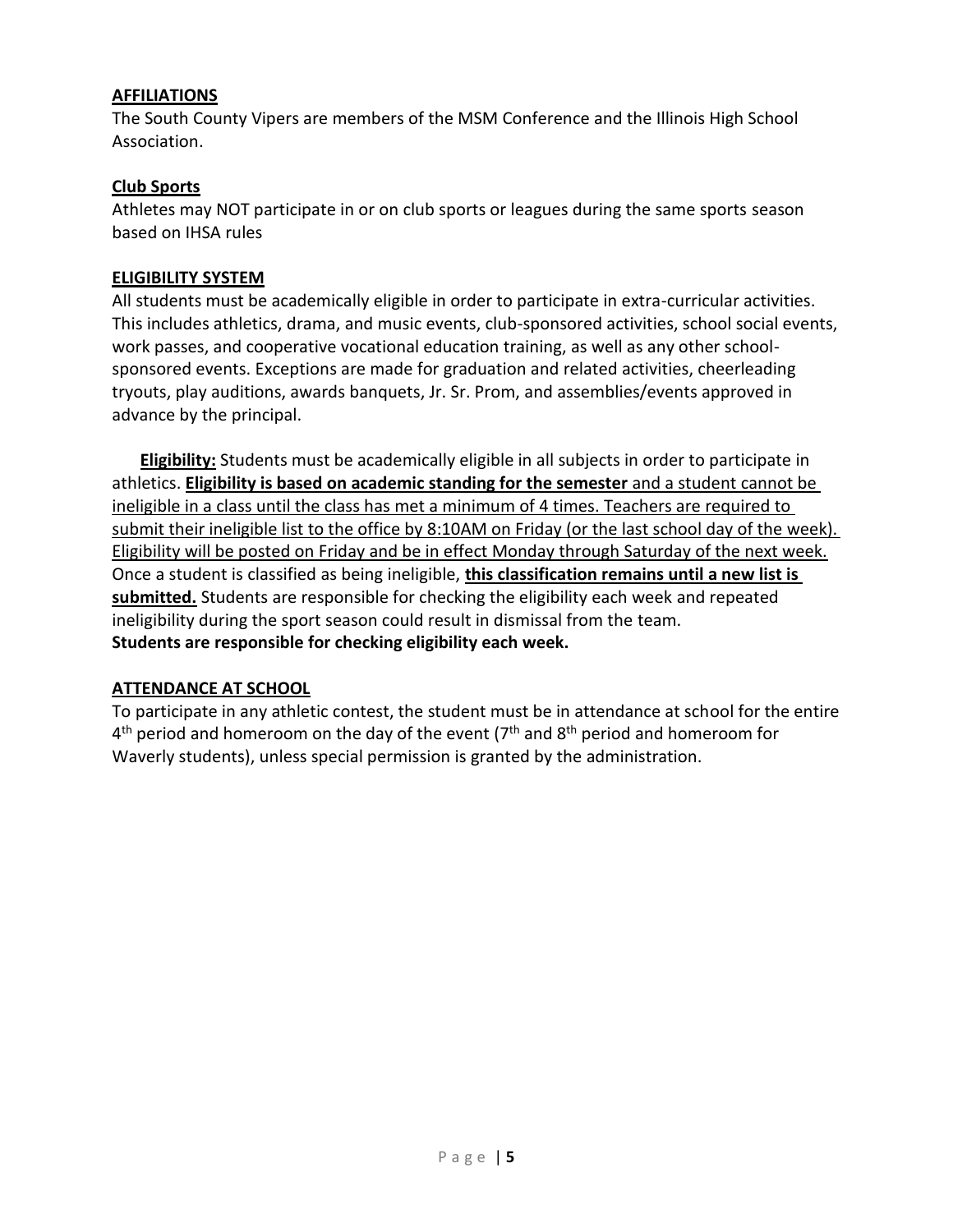#### **TEAM RULES**

Each head coach/sponsor is responsible to carry out the rules of the athletic handbook in conjunction with his/her own team rules. The coach must make sure that each team member has a written copy of team rules during the first week of practice. Parents and athletes must sign a form indicating that they have read and understand the Athletic Handbook before a student may practice. These rules must be approved by the athletic director and principal prior to their issuance and must be on file in the high school office.

# **BEHAVIORS ALL COACHES WILL RECOGNIZE AS INAPPROPRIATE**

# **First Degree "Minor" Violations:**

- **1.** Tardiness to practice, game, or bus
- **2.** Detention
- **3.** Eligibility
- **4.** Curfew Violation
- **5.** Dress Code Violation
- **6.** Inappropriate language or behavior
- **7.** Unexcused, skipped/missed practice or game.

**Penalty:** Violations for these acts are up to the coach's discretion. Examples might include time out of games, or extra work to be done at practice

#### **Second Degree "Major" Violations:**

- **1.** Insubordination in school
- **2.** Insubordination in sports
- **3.** Saturday Detention
- **4.** In or Out of School suspension
- **5.** Unsportsmanlike conduct at game or practice

**Penalty:** 1 Game suspension 3 violations will result in dismissal from the team.

#### **Third Degree "Severe" Violations:**

- **1.** Use or possession of alcohol, tobacco, and drugs
- **2.** Threats or acts of violence, and any activity involving dishonesty or intentional damage to the property of another.
- **3.** Theft possession of stolen property
- **4.** Destruction of school property

#### **Penalty Phase***:*

1<sup>st</sup> Violation: Loss of 25% of games.

- 2<sup>nd</sup> Violation: Loss of 50% of games
- 3<sup>rd</sup> Violation: Loss of 100% of the season
- 4 th Violation: Indefinite suspension from all extracurricular activities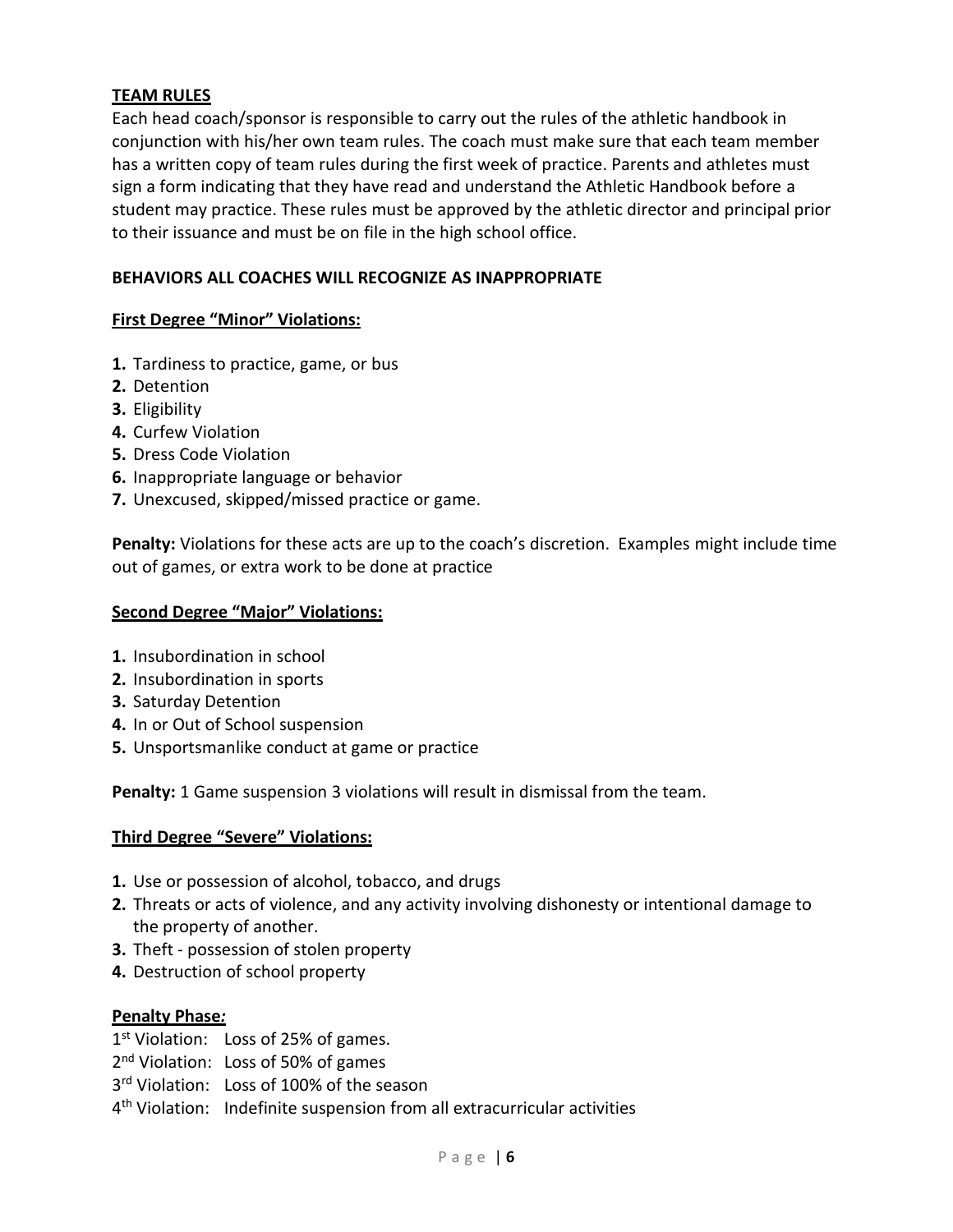# **Self-report Clause**

If a student reports a violation within 48 hours of the offense, the penalty will be lowered to 1 contest. Student reporting must meet with school nurse and complete 1 hour of counseling. Student may only use the "Self-report Clause" once in their high school career.

# **Administrative Investigation Process:**

**Discovery:** Violations of training rules must be made known to the school administration through:

- **a.** A student / athlete admission to a rule violation, or
- **b.** An incident is reported in the media and is verified by law enforcement, or
- **c.** An incident is directly reported by law enforcement to the school, or
- **d.** An incident is witnessed and/or verified by school district officials, coaches, or teaching staff member, or
- **e.** A parent reporting their own child.

# **Hearing**

Student-athletes are entitled to a full hearing for all disciplinary situations which fall under Major and Severe infractions. A hearing with the students, his/her representatives, the Coach, the Athletic Director, the Principal, and the Superintendent, will be held within two school days of a written request from the student-athlete. Appeals after the hearing may be made directly to the Board of Education by written request. Pertinent documents will be presented during the hearing process.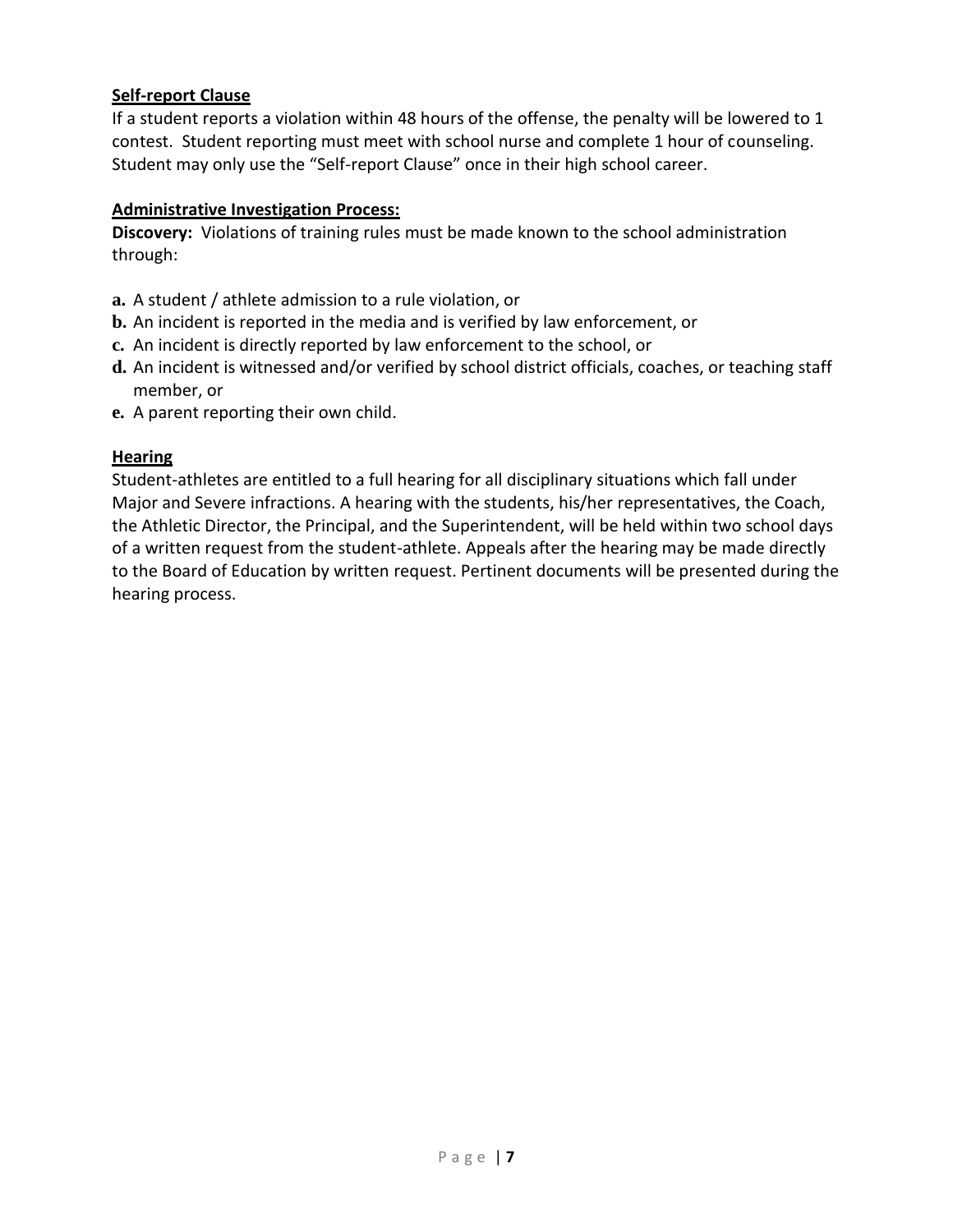# **Healthy Training Habits**

Besides the rules that individual coaches and sponsors will give the students, there are certain training rules that will be expected of all athletes. They will be in effect 7 days/week - year round. The use or possession of tobacco in any form, the sale, possession, purchase, consumption, or being under the influence of a controlled substance, including, but not limited to, intoxicants, drugs, steroids, narcotics, or alcohol is prohibited at all times. Random drug testing of up to 10% of athletes may be conducted at any time. This includes the sale or possession of so-called "look-a-like" drugs, or any substance presented as being a controlled substance, intoxicant, drug, narcotic, steroids or alcohol. Threats or acts of violence, and any activity involving dishonesty or intentional damage to the property of another are prohibited at all times.

# **HIGH SCHOOL RANDOM DRUG TESTING:** (not currently active)

All High School athletes participating in an extra-curricular activity may be randomly tested throughout the school year.

# **Procedures in the event of a positive result**

Whenever a high school student athlete's test result indicates the presence of illegal drugs or banned substances, or the MRO (Medical Review Officer) rules a specimen adulterated, the following will occur:

- **1.** The Building Principal or Athletic Director, within 24 hours, will notify the parent/guardian/custodian first, then the student and Athletic Director of any positive results. A written notification from the Building Principal, by form letter will be sent to the parent/guardian/custodian by certified mail. The Building Principal may keep all test results for a period of up to four years or until graduation.
- **2.** The student will be notified and be required to submit weekly urine specimens, via the vendor, for five weeks at parent/guardian/custodian or student expense.
- **3.** If the parent/guardian/custodian or student wishes to contest the results, the vendor will arrange for specimen to be submitted to another laboratory approved by the Board of Education for testing. This is done at parent/guardian/custodian or student expense. Such a request must be made to the Building Principal in writing within five working days from the first notification of positive test results.
- **4.** The MRO may use quantitative results to determine if positive results on repeat testing indicate recent use of illicit or banned substances or the natural decline of levels of the illicit or banned substance from the body. If the MRO feels the quantitative levels determined to be above the established cutoffs do not reflect current use but natural decay, then negative results may be reported.

# **First Positive Result:**

For the first positive result, the student athlete will be given the option of:

**1.** Within five days having an appointment with a Certified Chemical Dependency Counselor (or a counselor approved by the Board of Education) for a chemical dependency assessment and then follow the recommendations of the counselor. (If treatment is recommended, it must be with a Certified Chemical Dependency Counselor). The student must also submit to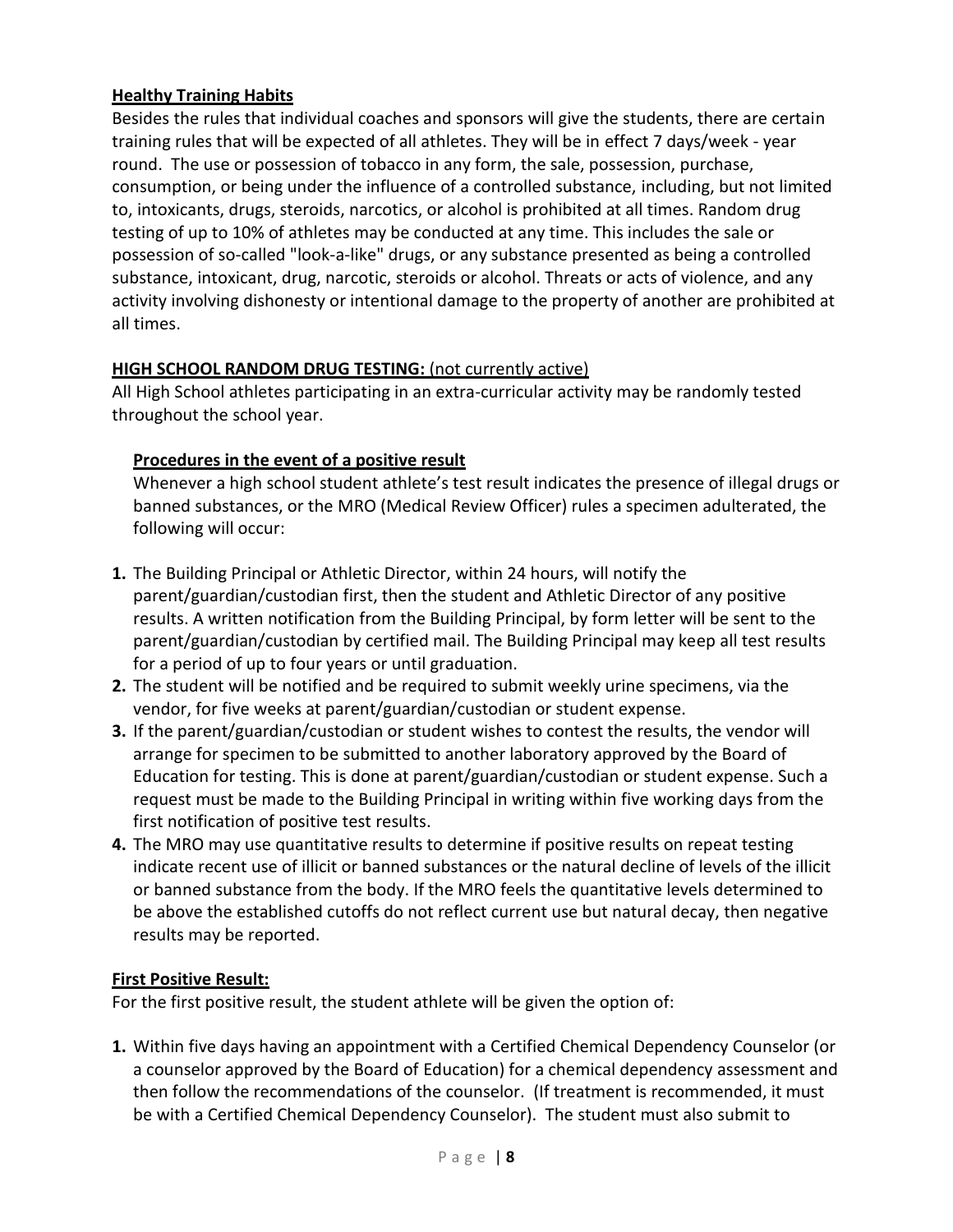weekly urine testing for five weeks. Parent/custodian is responsible for all expenses; student athlete will be suspended from competition for two weeks. Student will be required to attend practice or,

**2.** Denial of participation in interscholastic athletics for the remainder of the current school year and the next school year.

# **Second Positive Result**

If a student wishes to continue to participate in the program after a second "positive" test, the student must agree to a suspension for the remainder of the sports season or a suspension of four calendar weeks during competition, whichever is longer, in addition to substance abuse counseling by a counselor approved by the Board of Education. The student will still be required to attend practice. Counseling must begin before the student will be allowed to return to competition even if the full suspension has been served. Follow-up weekly testing will be performed for the remainder of the season for that sport at parent/guardian/custodian expense.

# **Third Positive Result**

A third "positive" test will result in automatic suspension from participation for the remainder of the student's time in the District's high school.

# **HONOR CLAUSE:**

Any athlete who presents himself/herself to the head coach or the athletic director as having a substance abuse problem will retain full practice and playing privileges as long as the following conditions are met:

- **1.** The admission of the said abuse is initiated by the athlete and is not made as a means of escaping disciplinary action. The athlete will give up playing privileges until the drug test shows natural decay.
- **2.** The athlete and parents are referred and begin to receive counseling at a recommended treatment center within 2 weeks of admission.
- **3.** The athlete and parent/guardian/custodian consent to weekly urine drug testing at the parent/guardian/custodian expense for five weeks.
- **4.** The MRO determines that quantitative levels of the illicit or banned substance do not reflect current use but natural decay.

The provisions are written to allow an athlete the opportunity to seek help. However, this voluntary admission with request for help may not be used to escape normal disciplinary actions, it may be used to decrease disciplinary actions.

Information discovered by the school of public knowledge of an infraction subsequent to the admission will be taken as an attempt to escape normal disciplinary action and will nullify this option for the athlete.

The coach in each sport shall determine, within the guidelines of this Handbook, whether and athlete in that sport has violated any of the provisions of this Handbook and the appropriate penalty for each violation. If the athlete disagrees with the determination that a violation has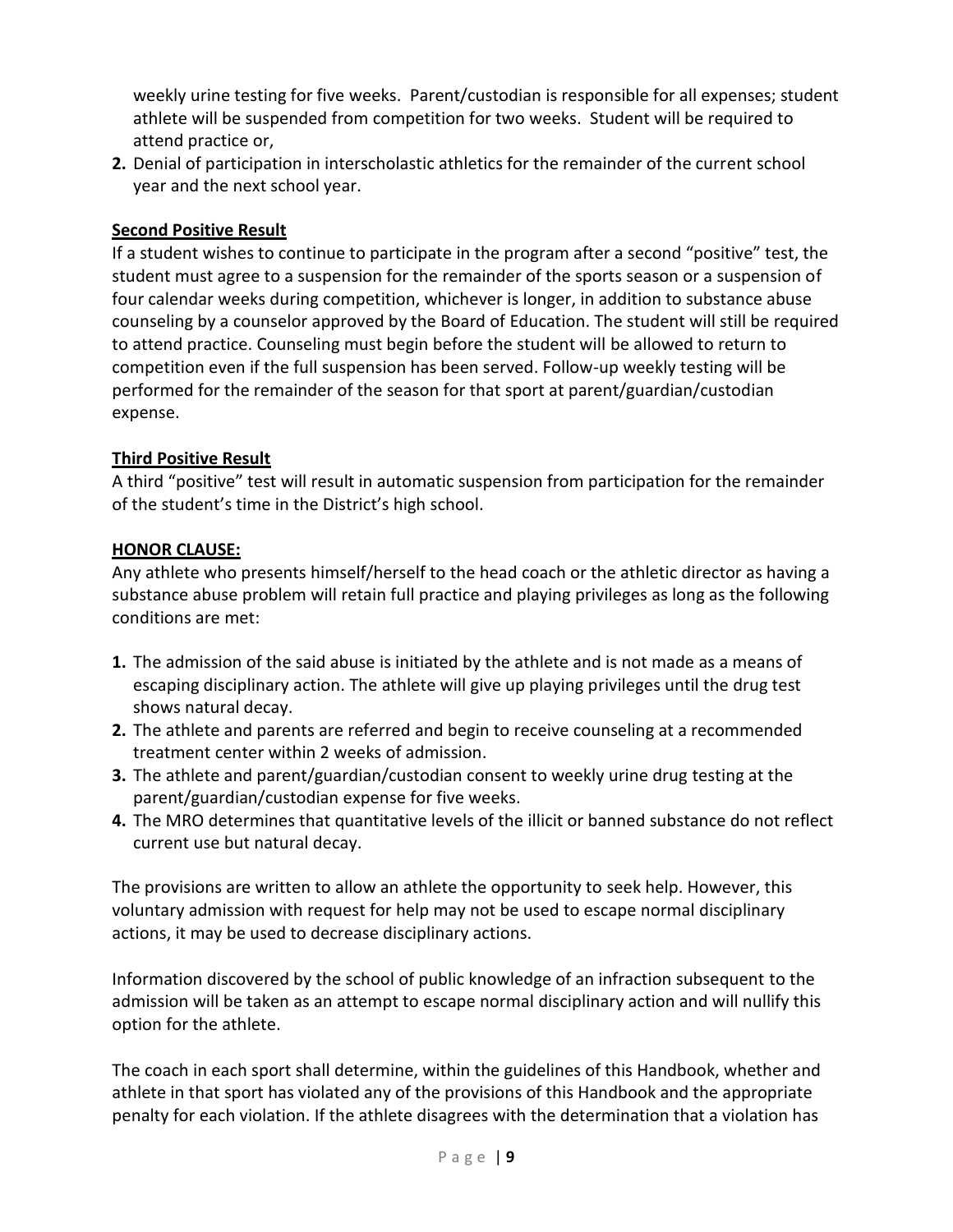occurred or with the punishment imposed, the athlete shall inform the Principal, and request, in writing, review of the decision by the Athletic Disciplinary Committee.

# **GRIEVANCE PROCEDURE**

The Athletic Disciplinary Committee shall consist of the Principals, and the Athletic Directors, unless the Athletic Director is the coach who imposed the penalty. In such case, the third member of the Committee shall be a coach of another sport selected by the Principal. The Principal shall select the teacher.

The Athletic Disciplinary Committee shall meet the next school day after the request for review is received. The committee shall hear from the coach and the athlete and shall conduct an appropriate investigation before deciding whether to affirm or reverse the decision of the coach to impose a penalty under this Handbook. Due deference shall be given to the decision of the coach.

The athlete may appeal the decision of the Athletic Disciplinary Committee to the School Board. The School Board shall review the evidence on which the Athletic Disciplinary Committee based its decision and hear any further evidence as soon as possible after the decision of the Disciplinary Committee.

Any other situation that may arise, not mentioned in the handbook, will be dealt with according to the coach of that sport, athletic director, and administration.

#### **UNIFORMS**

The schools will provide uniforms for all athletic teams including Cheerleading. These are purchased on a rotating basis. Normally in basketball and volleyball, the varsity uniforms are passed down to the junior varsity when new varsity uniforms are purchased. Athletic uniforms are to be left in a location designated by the coach when leaving the school after a contest.

#### **PRACTICES**

Practices are normally held after school with the ending time determined by the coach. However, practices may be scheduled at other times at the coach's discretion. Coaches are expected to set a normal ending point for practice so that the players and parents can plan accordingly. If on a particular night practice will end at a different than normal time or is scheduled for a different time, the players should be told that fact the day before. When possible, practice schedules will be announced at the beginning of the Month.

If school is dismissed early due to bad weather all athletic practices will be canceled. Practices on Sunday or on school holidays such as Thanksgiving, Christmas, etc. will not be permitted unless approved in advance by the principal. Any practice on those days will be optional for the students.

Decisions on canceling contests in the case of inclement weather, bad road conditions, etc. will be made by the administration and athletic director.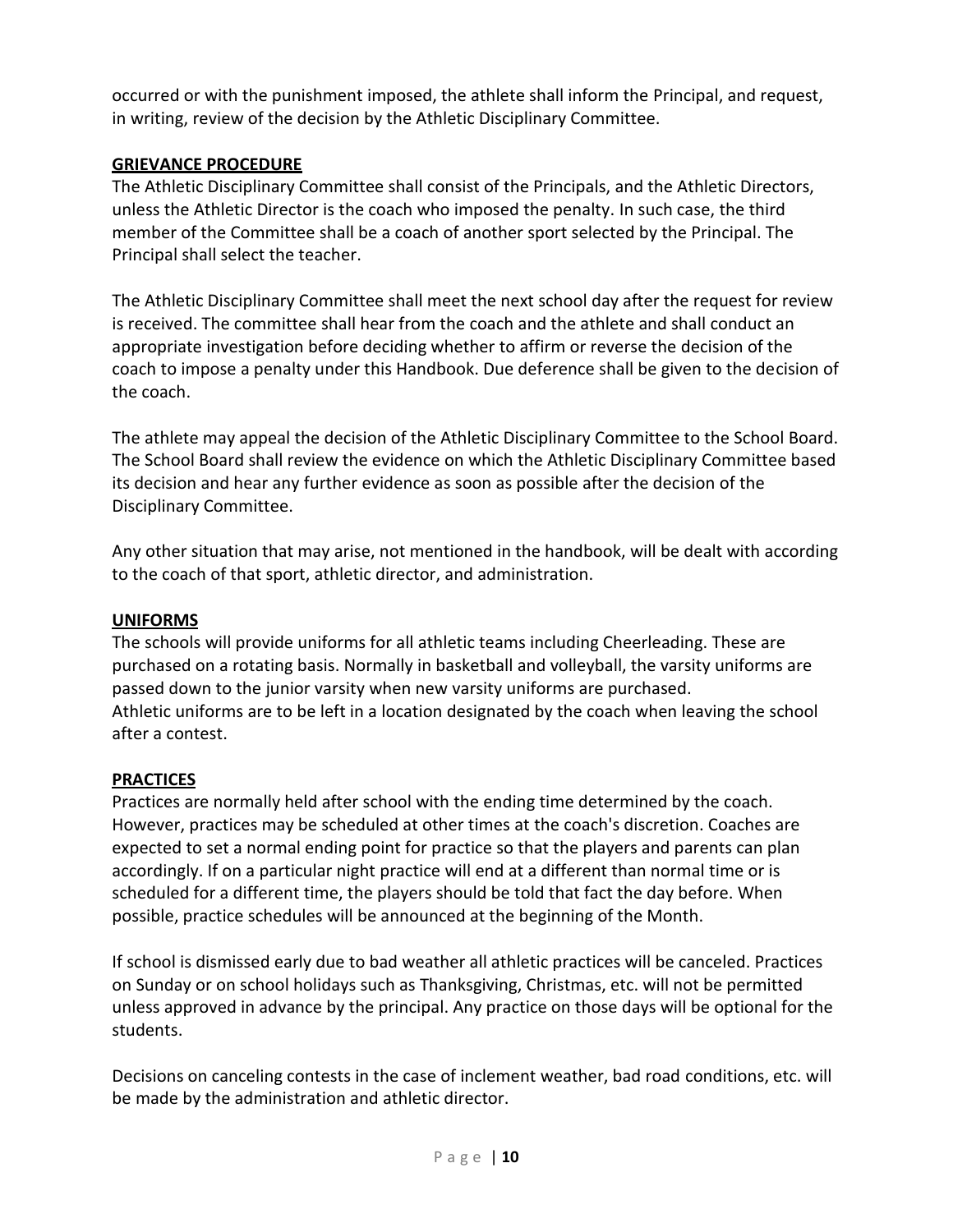Normally contests will be canceled on days when no school is held because of bad weather. The administration and athletic director will make the decision.

Coaches must be given 24 hours notification when an individual wishes to attend a practice session. Permission should be acquired from the coach prior to the beginning of practice, any individual attending practice without permission of the coach could be asked to leave the gym.

# **TRANSPORTATION**

Franklin and Waverly School Districts will provide transportation to and from athletic practices when the practices are mandatory sessions during the season of the sport.

Transportation will be provided for all athletes to mandatory practices sessions only. Athletes may travel to practice sessions by other means if, the school administration has written permission from the parent or legal guardian to do so.

# **TRANSPORTATION - AWAY GAMES**

The athletic director and director of transportation shall arrange for transportation of all athletic teams and for busses to away contests. Only qualified licensed drivers will be allowed to drive district vehicles to contests.

Athletes and coaches are required to ride district transportation to and from away athletic contests. An exception to this is made for coaches when their team is participating in a tournament and they need to arrive early or leave late from the tournament. No one will be allowed to ride to any away contest with anyone except the team bus unless the administration and coaches give prior approval. Coaches should require a call from a parent and/or written permission from the parent or guardian.

Students may ride home with their parents/guardian from away contest if the parent signs the appropriate form at the contest. These forms are usually in the possession of the sponsor, bus driver, or coach.

Students will be released to persons other than their parents/guardian only if prior approval is received from the Principal. This will require personal or telephone contact with the principal and written permission from the parents/guardian. The principal will then notify the coach and/or bus driver that permission has been obtained.

A student who does not follow the rules on the bus may be suspended from riding the bus and/or suspended from participation.

# **EARLY DISMISSAL FOR CONTESTS**

At various times, athletes may need to be excused from school early to go to an athletic contest. The coach of the team is to notify the teachers in advance of the time of dismissal and the names of participants.

Athletes leaving early are expected to turn in their assignments and get the next day's assignments before they leave. If they are to take a test, they will either take it earlier in the day or the next school day (this is up to teachers).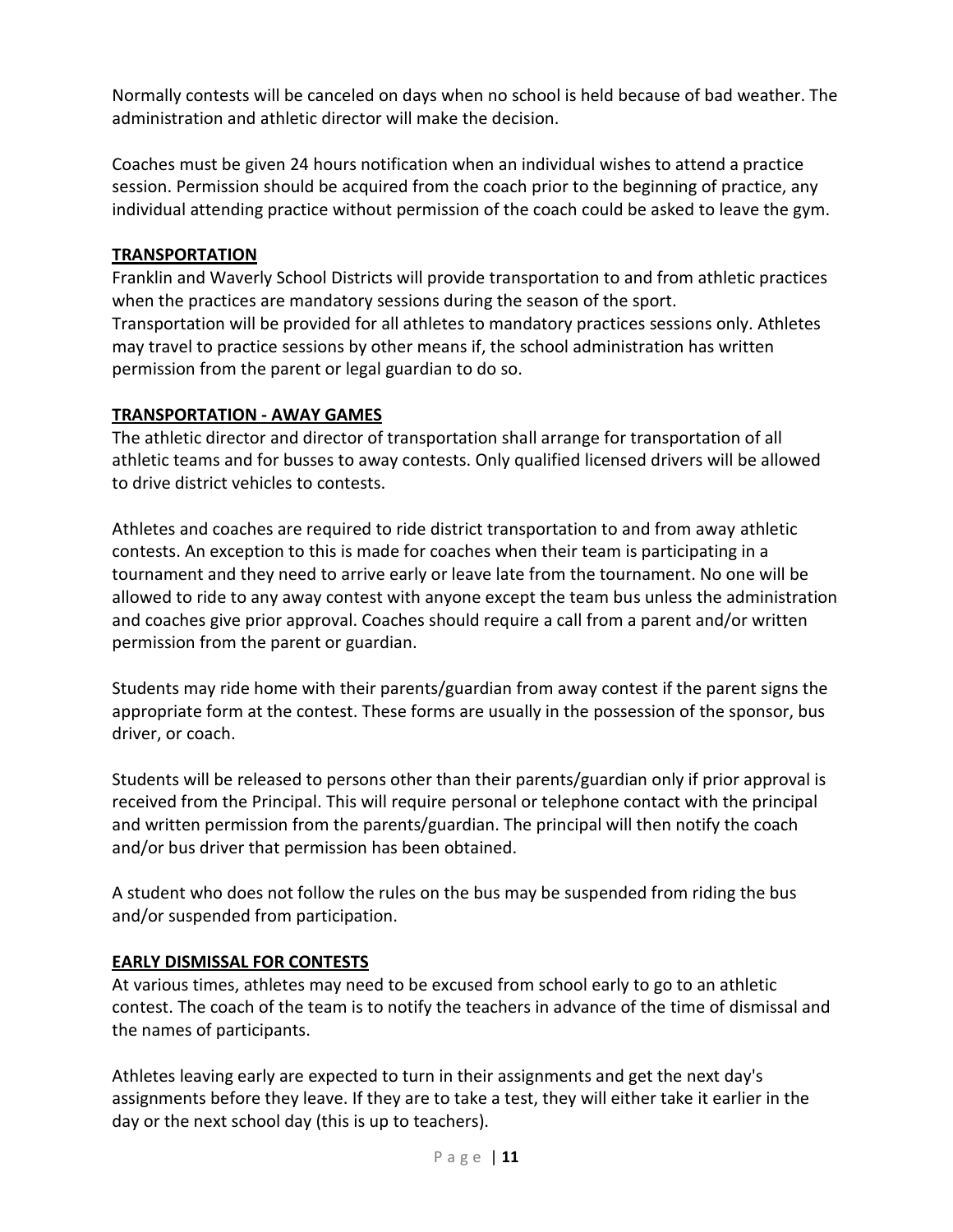#### **INJURIES**

If an athlete injures himself at practice or during an athletic contest, the athlete should immediately make the coach aware of his injury. The coach must fill out an accident report and notify the parents as soon as possible.

If an athlete has an injury requiring a doctor's care he will not be allowed to participate until the student is released to participate by the doctor. This should be in written form.

If a student has a medical excuse from PE, he/she will not be allowed to participate in athletics until released by the doctor.

Any athlete receiving an injury can obtain proper medical care and sports rehabilitation from any of the following sports care centers: Sports Care of Illinois, Regional Orthopedic and Sports Medicine Center.

# **VOLUNTEER AND NON-TEACHING COACHES**

All volunteer and non-teaching coaches of South County Viper Sports must attend a registered ASEP clinic for coaching and first aid prior to or shortly thereafter the start of the sport that they are intending to assist. This may be done on-line as well.

# **OFF-SEASON PROGRAMS**

# *Open Gyms*

Open gyms must be approved by the athletic director and are always to be operated for the benefit of all students in the school districts. They must be properly announced to the student body, and supervised by the coaching staff. Open gyms are not mandatory for participation in a school sport, and all IHSA bylaws must be properly followed.

# *Off-Season Programs*

All off-season programs must comply with the existing IHSA guidelines. It will be understood that participation in all off-season programs is strictly voluntary on the part of the student athlete. Coaches will never attempt to coerce an athlete into participation or threaten or display future prejudice if an athlete chooses not to participate. Coaches should remember that, particularly in the summertime, several programs may be going on at the same time, and that students may experience unreasonable demands upon their time and energy.

- **a.** Those programs that are currently "in-season" will always take precedence over any offseason program. Athletic specialization is not deemed to be of importance and should not be encouraged by any coach.
- **b.** IHSA contact days in the summer need to be documented by the coach of each sport meeting during the summer time.

# *Summer Shutdown*

All South County Viper indoor athletic facilities will shut down each summer in the middle of July, an exact date will be determined by the Athletic Directors and school administrators of each building. At this time, there is to be no use of the facilities until the fall sports begin legal practice times set forth by the IHSA.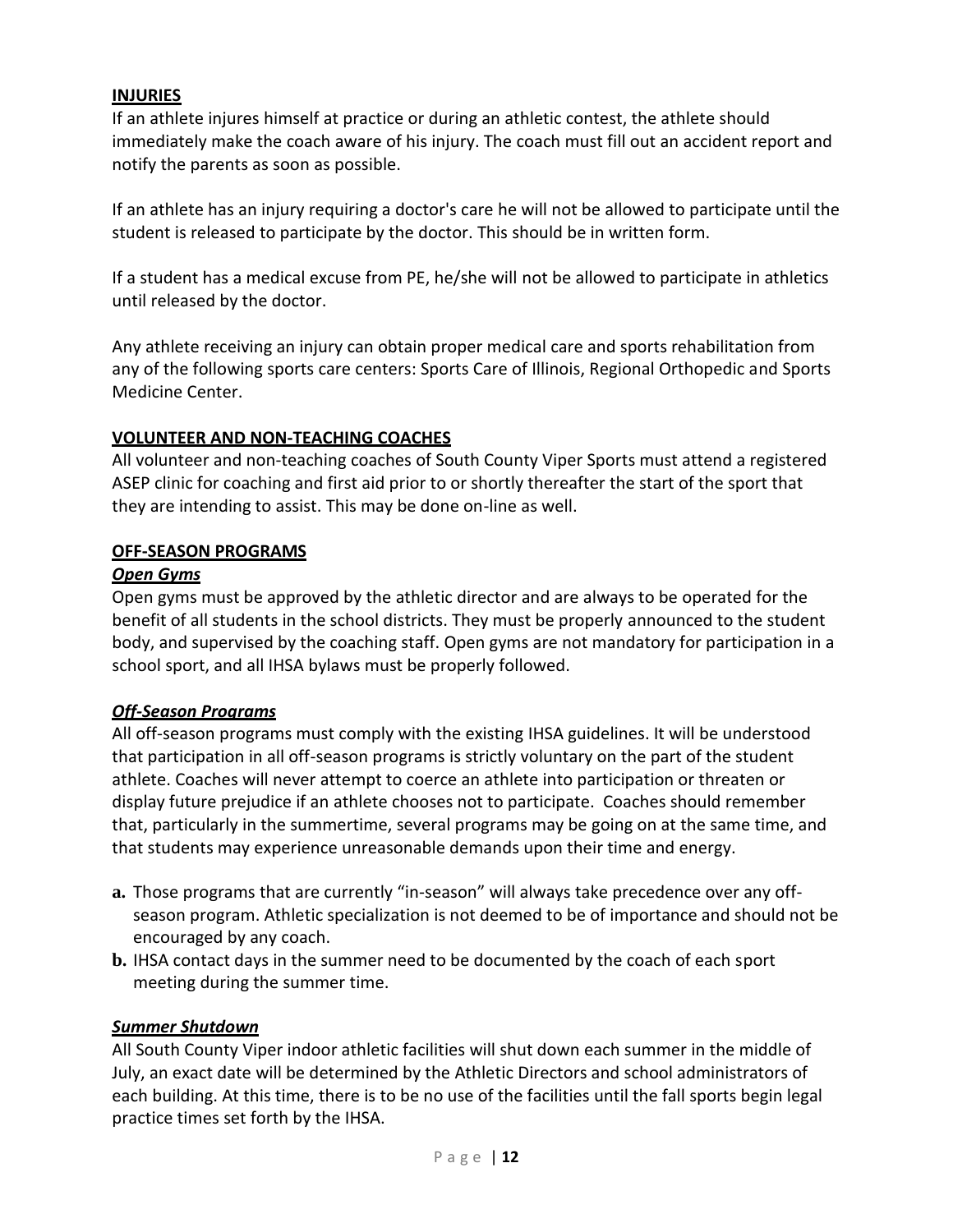# Concussion Information Sheet

#### (Adapted from the CDC and the  $3_{rd}$  International Conference on Concussion in Sport Document created 7/1/2011 Reviewed 4/24/2012)

A concussion is a brain injury and all brain injuries are serious. They are caused by a bump, blow, or jolt to the head, or by a blow to another part of the body with the force transmitted to the head. They can range from mild to severe and can disrupt the way the brain normally works. Even though most concussions are mild, **all concussions are potentially serious and may result in complicationsincluding prolonged brain damage and death if not recognized and managed properly.** In other words, even a "ding" or a bump on the head can be serious. You can't see a concussion and most sports concussions occur without loss of consciousness. Signs and symptoms of concussion may show up right afterthe injury or can take hours or days to fully appear. If your child reports any symptoms of concussion, or if you notice the symptoms or signs of concussion yourself, seek medical attention rightaway.

| Symptoms may include one or more of the following: |                                                                |  |
|----------------------------------------------------|----------------------------------------------------------------|--|
| <b>Headaches</b>                                   | Amnesia                                                        |  |
| Pressure in head                                   | Doesn't feel right                                             |  |
| Nausea or vomiting                                 | Fatigue or low energy                                          |  |
| Neck pain                                          | Sadness                                                        |  |
| Balance problems or                                | Nervousness or anxiety<br>Irritability                         |  |
| dizziness                                          |                                                                |  |
| Blurred, double, or fuzzy<br>vision                | More emotional                                                 |  |
| Sensitivity to light or noise                      | Confusion                                                      |  |
| Feeling sluggish or slowed<br>down                 | Concentration or memory<br>problems (forgetting game<br>plays) |  |
| <b>Drowsiness</b>                                  | Repeating the same<br>question/comment                         |  |
| Change in sleep patterns                           |                                                                |  |
| Balance problems or                                | <b>Drowsiness</b>                                              |  |
| dizziness                                          | Change in sleep patterns                                       |  |
| Blurred, double, or fuzzy<br>vision                |                                                                |  |
| Sensitivity to light or noise                      |                                                                |  |
| Feeling sluggish or slowed<br>down                 |                                                                |  |
| Feeling foggy or groggy                            |                                                                |  |